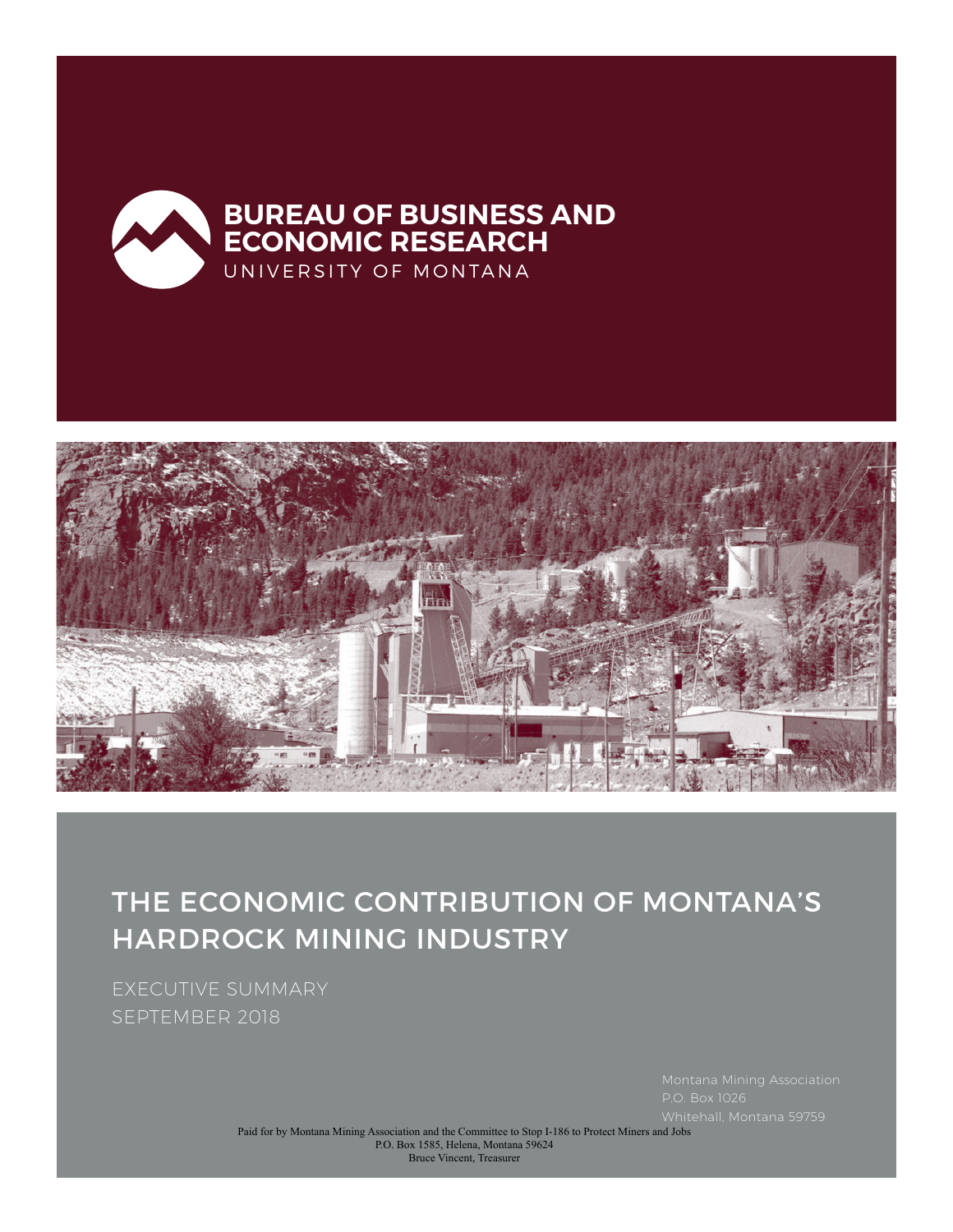## **A**BBER

# **The Economic Contribution of Montana's Hardrock Mining Industry: Executive Summary**

What would the economy of the state of Montana look like if the eight largest hardrock mines – producing copper, palladium, gold, talc, cement and other products and materials – did not exist? The communities in which those facilities are located – the businesses, the households and governments whose economic fortunes are closely tied with the success of Montana's mines – already understand the importance of the hardrock mining industry to their own prosperity. It is perhaps less apparent – but no less important – to the population of the state as a whole.

This study is intended to provide information to shed light on this question. Using comprehensive information gathered from the state's eight largest mining facilities on the breadth and scale of their operations, as well as the activities of the dozens of exploration projects underway throughout the state, we construct a picture of what economic activity across the state would look like if those operations did not exist. Such a picture removes not just the mining activities themselves, but the transportation, energy, engineering, and other activities that are closely linked to mining production, as well as the spending and activity in the economy as a whole that are induced by the considerable spending of mining companies and their employees.

We also consider the future changes that can be expected to occur in the state economy should three proposed new mines be successfully developed and brought into operation: the Rock Creek, Montanore, and Black Butte Copper mines. We use projected levels of investment, employment, wages and vendor purchases to identify and estimate the changes in employment, income, output, population and state revenues that can be expected to occur in this scenario.

Our analysis is quite detailed, but the answers to the basic research questions are quite simple. The Montana hardrock mining industry is an important source of prosperity and value to Montana households, businesses and governments. Not just in the mining communities, but throughout the state. The state's eight largest hardrock mining, talc mining and cement materials facilities together with the ongoing exploration activities, ultimately produce a state economy that:

- has 12,304 more permanent, year-round jobs with average annual earnings of \$86,030 per job,
- produces an additional \$2.7 billion dollar each year in economic output,
- sees Montana households receive \$1.1 billion more per year in income, including \$1 billion in after-tax income available for spending in their local communities,
- helps state government realize almost \$200 million in additional tax and non-tax revenue per year, and
- supports a population that is larger by 20,293 people, including 4,933 more school-aged children,

in comparison to an economy where those activities were not present.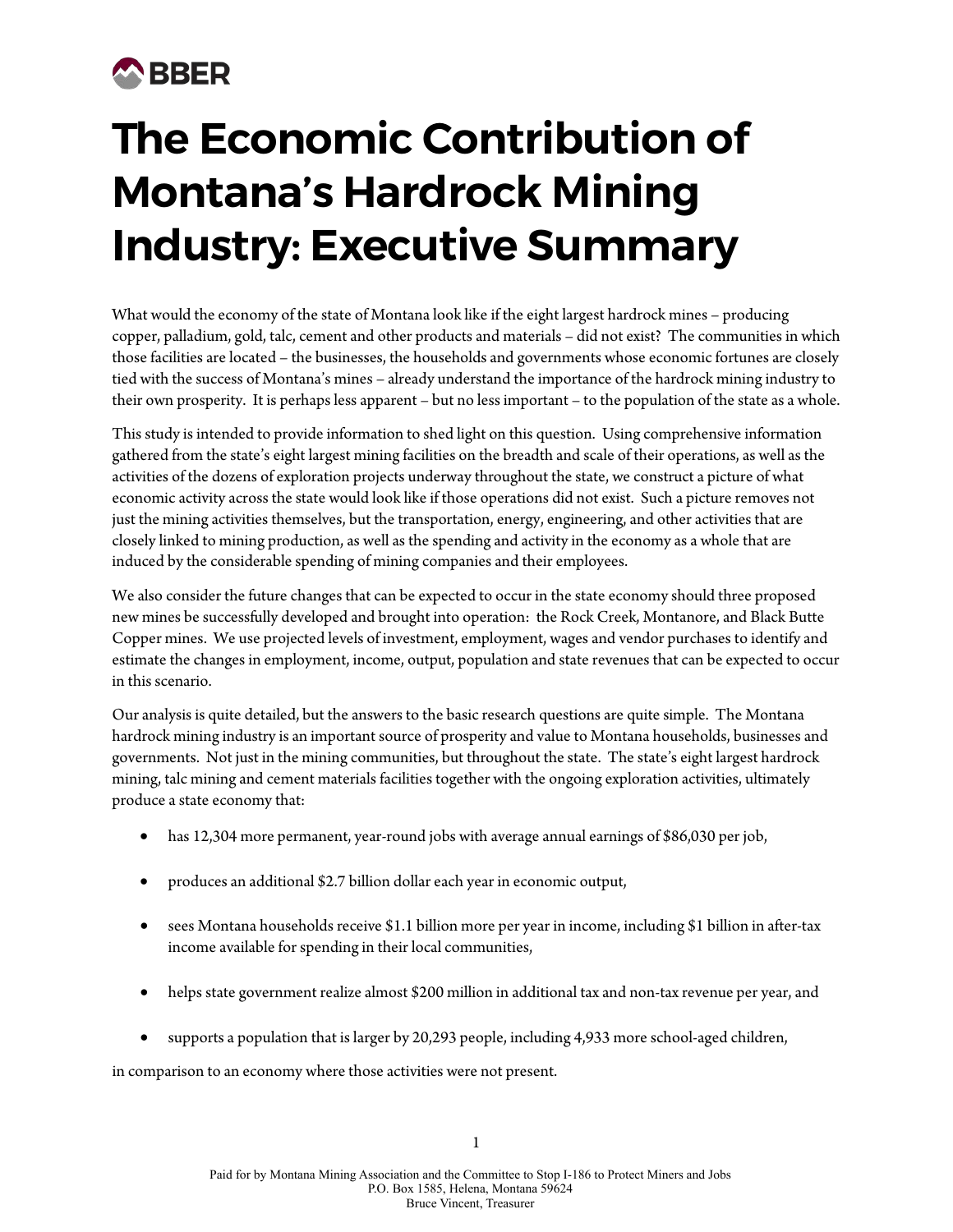

These economic contributions are well in excess of the employment, production, and tax receipts produced by the industry directly, and reflect (i) the extensive linkages that exist between Montana's mines and the rest of the economy, (ii) the high value-added nature of hardrock mining and the resultant high levels of capital expenditure and worker wages, and (iii) the outsized contributions of natural resource industries in general, and the hardrock mining industry in particular, to Montana state government's revenue mix.

## **The Economic Impact of Mining in Montana Impacts Summary**

| <b>Category</b>                |      | <b>Units</b> | <b>Impacts</b> |
|--------------------------------|------|--------------|----------------|
| <b>Total Employment</b>        | Text | <b>Jobs</b>  | 12,304         |
| <b>Personal Income</b>         |      | \$ Millions  | 1,154.5        |
| Disposable Pers. Income        |      | \$ Millions  | 1,005.3        |
| <b>Selected State Revenues</b> |      | \$ Millions  | 199.4          |
| Output                         |      | \$ Millions  | 2,721          |
| Population                     |      | People       | 20,293         |

It is important to note that these sizable contributions doubtless underestimate by a large factor the full economic benefits that Montana households, businesses and governments ultimately derive from the hardrock mining industry. This is because this analysis does not take into account the unique and irreplaceable value of the products hardrock mines deliver, making possible countless modern goods and services purchased by consumers, businesses and others. We do not, for example, consider how the palladium mined by Sibanye-Stillwater helps improve public health by reducing engine emissions through its use in catalytic converters, how copper mined by Montana Resources helps power the myriad of electronic machines and devices that improve our lives, or how the gold mined by Barrick finds its way into high tech medical and electronic devices.

The importance of these economic contributions is also magnified because of the specific places and communities where the production takes place. In larger cities with more diversified economies, the fortunes of individual industries can be offset in part by opportunities in other sectors of the economy. High paying mining jobs would be difficult to replace in almost any circumstance, but the comparative lack of opportunities in some of the smaller towns and rural communities where current activities take place makes them especially important.

A second finding of this report concerns the changes in economic activity that would be expected to take place if three new mines – Rock Creek, Montanore and Black Butte – were fully developed and became operational. Compared to an economy where no new development takes place, we estimate that a state economy with new development brought online in year 2020 as described would:

- have an addition 3,531 jobs in a wide spectrum of industries and occupations by the year 2025,
- realize an addition \$228.6 million in annual personal income within five years of operation,
- produce \$450 million more each year in economic output, and
- add more than \$35 million each year to state government revenues by year 2025.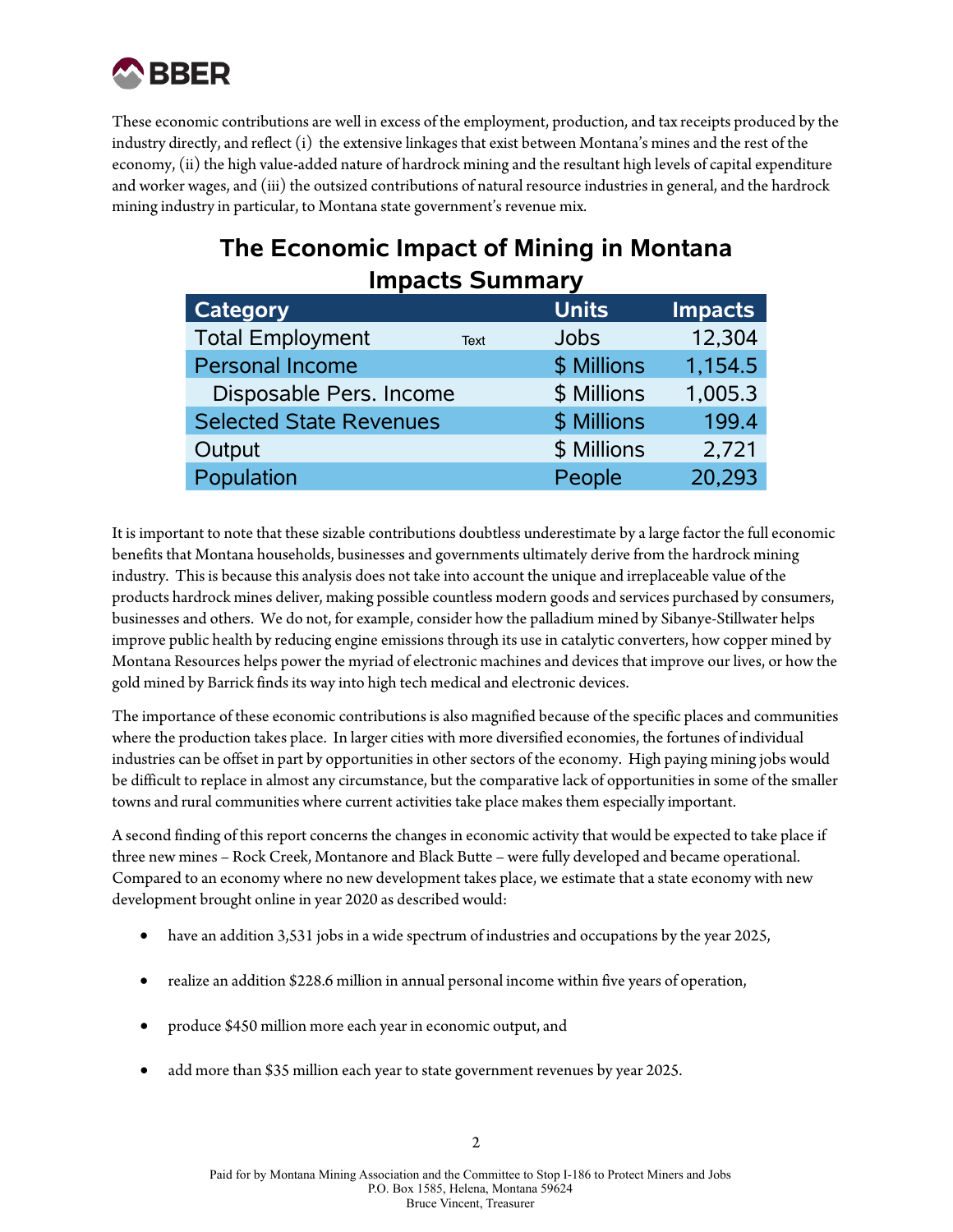

The development of new mines produces a different pattern of economic impacts as the projects proceed through the development, construction, and operations phases, and some of the changes – especially those relating to population movements – take more time to manifest themselves. But the basic story concerning how these new mines could be expected to contribute to the economy of the individual regions as well as the state as a whole is unchanged – they would add significantly to the size of the economic pie.

## **The Economic Impact of Proposed New Mines in Montana Impacts Summary**

| <b>Category</b>                | <b>Units</b> | <b>Impacts by Year</b> |       |       |
|--------------------------------|--------------|------------------------|-------|-------|
|                                |              |                        |       |       |
|                                |              | 2020                   | 2025  | 2030  |
| <b>Total Employment</b>        | <b>Jobs</b>  | 3,257                  | 3,531 | 3,102 |
| <b>Personal Income</b>         | \$ Millions  | 186.1                  | 228.6 | 227.0 |
| Disposable Pers. Income        | \$ Millions  | 159.9                  | 196.6 | 195.7 |
| <b>Selected State Revenues</b> | \$ Millions  | 25.9                   | 37.5  | 38.9  |
| Output                         | \$ Millions  | 407.8                  | 450.3 | 460.8 |
| Population                     | People       | 886                    | 3,233 | 3,775 |

#### **Research Method**

These findings are based on an analysis of the hardrock mining industry's economic contributions conducted by the University of Montana's Bureau of Business and Economic Research (BBER). As detailed in the body of the report, the analysis makes use of the BBER's policy analysis model of the Montana economy, leased from Regional Economic Models, Inc. (REMI), which has been designed and calibrated expressly for this purpose. The REMI model (www.remi.com) has been thoroughly documented, tested, and evaluated in dozens of peer-reviewed research journals, and the BBER's adaptation of the model for this study follows the state-of-the-art practices in conducting policy research.

The model was used to create a "without mining" scenario for the Montana economy – a level of economic activity that would be observed if mining (either existing or proposed new mines) did not exist. This is not a shutdown scenario. Rather, it is a level of employment, income, investment, production and population that would be observed if mining activities were not present. The "without mining" economy removes (i) the mining jobs, wages, production, vendor purchases, and taxes paid that are directly associated with the mines themselves, (ii) the transportation and contractor activities that are not a part of the mines but would not take place in the absence of mining activity, and (iii) the seemingly unrelated activities in the rest of the economy that would nonetheless be affected by the reduced spending of businesses, households and governments in response to declines in their income, sales, and tax revenues reflecting the absence of mine and mine-related activity.

The difference between this "without mining" economy and the actual economy – which contains all of the operations of the state's current mining and exploration activities – represents the economic contribution of the industry as a whole.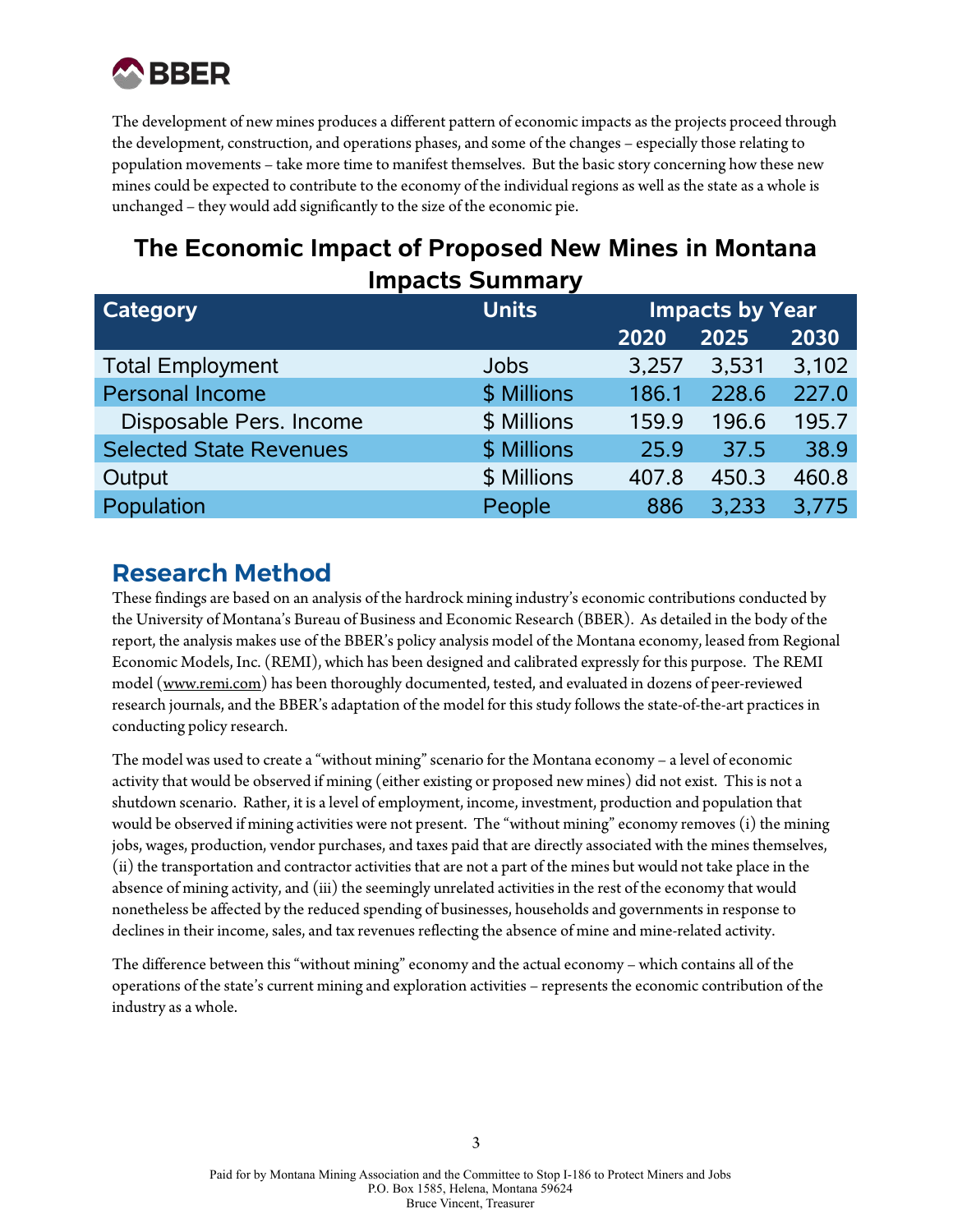

## **The Economic Contribution of Existing Mines: Employment Impacts**

A more detailed examination of the economic contribution of Montana's existing mines yields important insights concerning the breadth and magnitude of it impacts on the economy. Many of the more than 12,000 jobs that exist in state economy because of the mining industry today are found in the mining industry itself, as one would expect. As shown in the table on the next page, there are 2,849 jobs in the mining industry which are present in the economy due to the exploration and production activities of hardrock mining. This is about 23 percent of the total number of jobs supported by the industry.

Perhaps more surprising are the employment impacts shown in the table for other industries across the state. These impacts come about because of the loss of income, revenues and sales. Retail sales employment, construction employment, and even health care employment would be lower today if the hardrock mining industry did not exist.

#### **The Economic Impact of Mining in Montana Employment Impacts**

| Industry                                            | <b>Jobs</b> |
|-----------------------------------------------------|-------------|
| Mining                                              | 2,849       |
| Construction                                        | 860         |
| Manufacturing                                       | 275         |
| <b>Wholesale Trade</b>                              | 310         |
| <b>Retail Trade</b>                                 | 1,607       |
| <b>Transportation and Warehousing</b>               | 95          |
| <b>Professional and Technical Services</b>          | 824         |
| <b>Administrative and Waste Services</b>            | 291         |
| <b>Health Care and Social Assistance</b>            | 878         |
| Arts, Entertainment, and Recreation                 | 117         |
| <b>Accommodation and Food Services</b>              | 866         |
| <b>Other Services, except Public Administration</b> | 440         |
| <b>Other Private</b>                                | 798         |
| Government                                          | 2,095       |
|                                                     |             |
| <b>TOTAL</b>                                        | 12,304      |

Of particular note is the presence of 2,095 jobs in government that comes about because of hardrock mining. While some regulatory jobs at all levels of government are associated with industry activities, the preponderance of these jobs come about because of  $(1)$  the outsized tax contributions of the hardrock mining industry which support a diverse array of state and local government jobs and services, and (2) the demands of the population that exists in the state today because of mining, especially the demand on local public schools from the presence of nearly 5,000 more school-aged children in Montana today that would be present if the hardrock mining did not exist.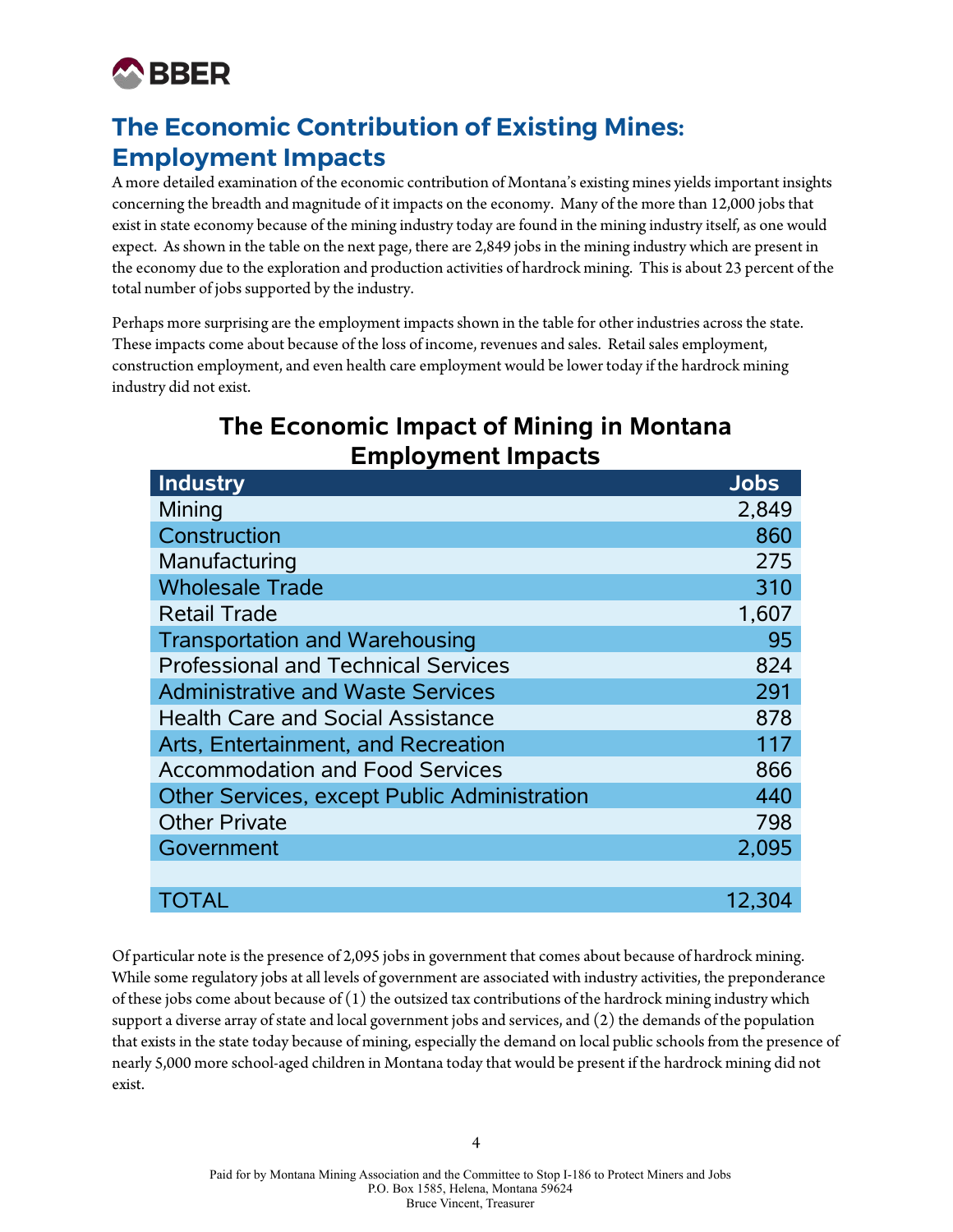

The employment footprint supported by the hardrock mining industry varies across the regions of the state, as shown on the map on the following page. The south central portion of the state, home to some of the most important mining facilities as well as the city of Billings, the largest retail and wholesale distribution center in the state, has the largest number of jobs which owe their existence to the hardrock mining industry. Southwest Montana also has a significant share of the more than 12,000 jobs ultimately supported by hardrock mining. Employment impacts of mining are smaller, yet still important, in other regions of the state.

#### **The Economic Impacts of Mining in Montana Employment Impacts by Region**



### **The Economic Contribution of Existing Mines: Personal Income and Compensation Impacts**

A state economy with the hardrock mining industry is an economy with more income – both for households and businesses. Personal income – the income received by Montana households – is higher by more than \$1.1 billion per year statewide. That amount is higher than the total personal income of all but 8 of Montana's 56 counties. The income received by Montana households because of the presence of the mining industry in the state is roughly equivalent to the total income of Lake County in the northwestern region of the state. The spending power of that income, of which over \$1.0 billion is disposable, after-tax income, is one reason why the impacts of mining extend to most segments of the state economy.

The largest share of the income that is ultimately supported by the hardrock mining industry in Montana is earnings – income derived from employment, as shown in the table on the following page.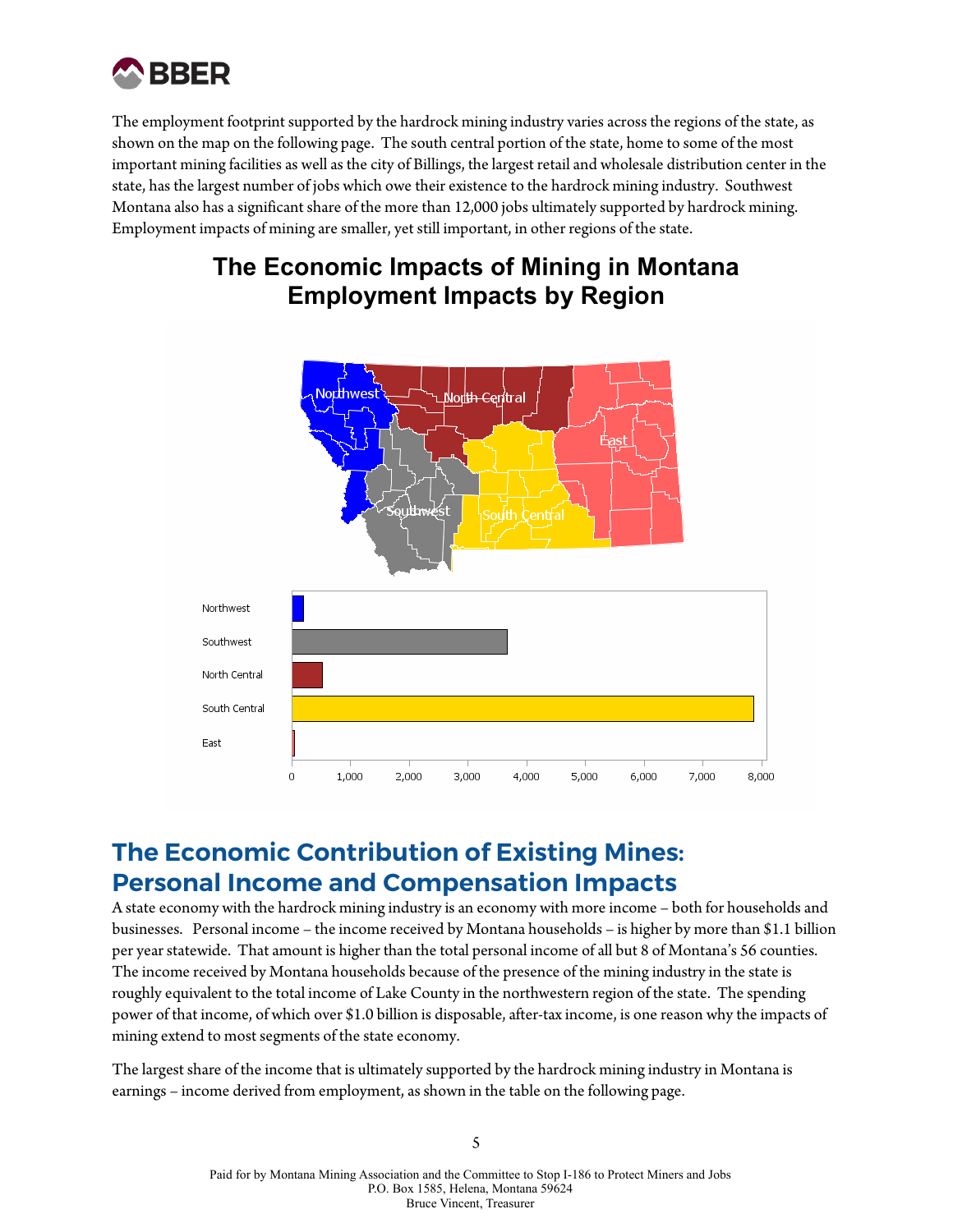

Earnings is, of course, associated with the jobs supported by the mining industry's operations described above. But it also includes increased hours, higher wages and more revenue for existing payroll jobs and business proprietors. There are also portions of property income – from sources such as rent, dividends and royalties – that come about because of mining operations. This so-called unearned income, which also includes transfer payments from government programs, is higher in a more populous, more prosperous economy that includes hardrock metal mining.

#### **The Economic Impact of Mining in Montana Personal Income Impacts (\$ millions)**

| <b>Category</b> |                                                           | <b>Impact</b> |
|-----------------|-----------------------------------------------------------|---------------|
|                 | <b>Total Earnings by Place of Work</b>                    | 1,058.5       |
|                 | <b>Total Wage and Salary Disbursements</b>                | 781.7         |
|                 | Supplements to Wages and Salaries                         | 213.8         |
|                 | Employer contributions for employee pension               |               |
|                 | and insurance funds                                       | 134.9         |
|                 | Employer contributions for government social<br>insurance | 78.8          |
|                 | Proprietors' income with inventory valuation and          |               |
|                 | capital consumption adjustments                           | 63.0          |
| Less:           | Contributions for government social insurance             | 150.1         |
|                 | Employee and self-employed contributions for              |               |
|                 | government social insurance                               | 71.3          |
|                 | Employer contributions for government social              |               |
|                 | insurance                                                 | 78.8          |
| Plus:           | Adjustment for residence                                  | $-10.6$       |
|                 | Gross In                                                  | 10.9          |
|                 | <b>Gross Out</b>                                          | 21.4          |
| Equals:         | Net earnings by place of residence                        | 897.8         |
| Plus:           | <b>Property Income</b>                                    | 129.4         |
|                 | <b>Dividends</b>                                          | 39.4          |
|                 | Interest                                                  | 67.2          |
|                 | Rent                                                      | 22.7          |
| Plus:           | <b>Personal Current Transfer Receipts</b>                 | 127.3         |
| Equals:         | <b>Personal Income</b>                                    | 1,154.5       |
| Less:           | <b>Personal Current Taxes</b>                             | 149.2         |
| Equals:         | Disposable Personal Income                                | 1,005.3       |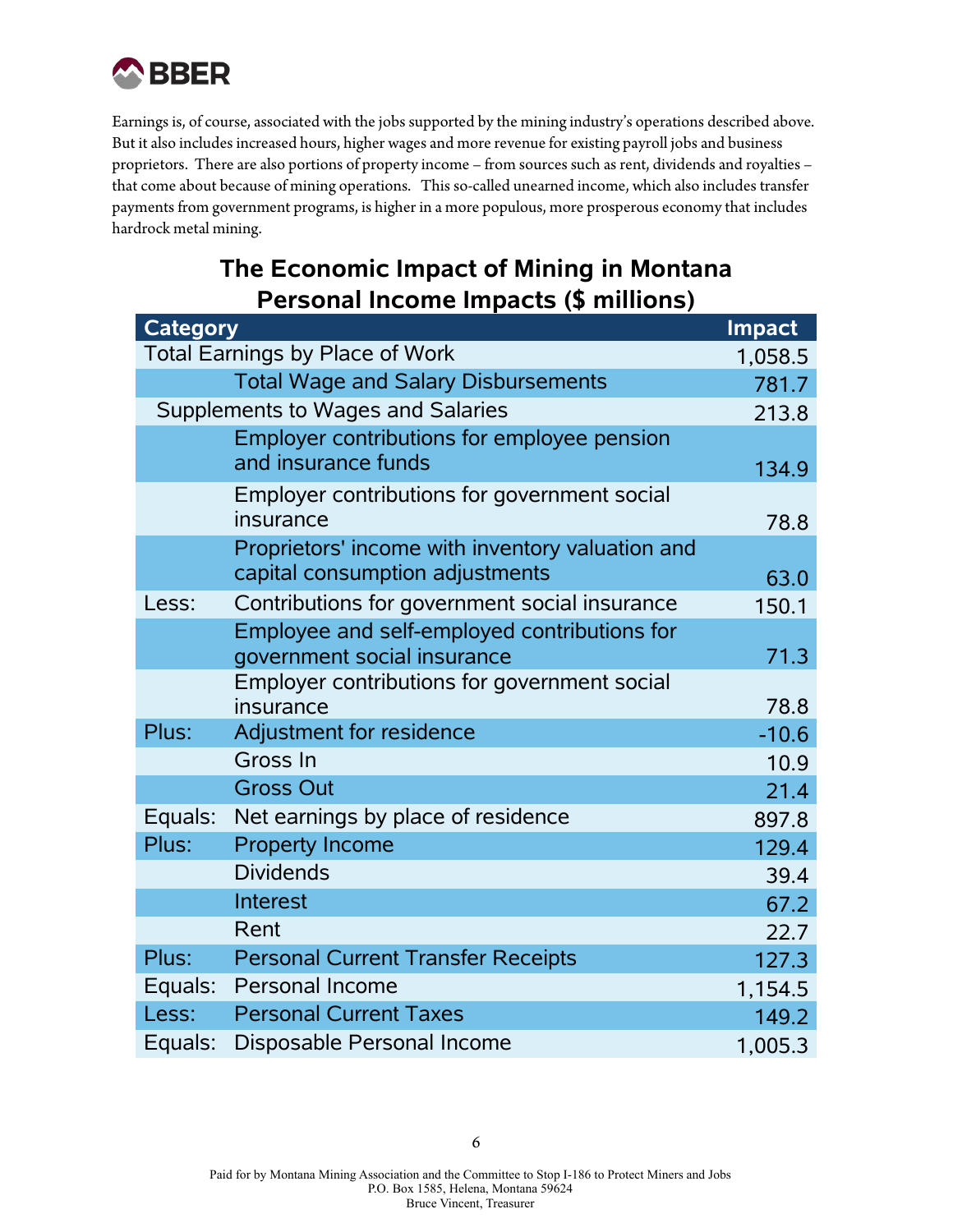

These income contributions recur each year. The spending supported by this income supports permanent jobs in the state economy, as well as the sustainment of many important governmental services.

A closer examination of the contribution of hardrock mining to worker earnings yields more insights concerning the impacts of mining on the prosperity of Montana households. As shown in the table on the following page, the \$1.058 billion of recurring, annual earnings paid to Montana workers that occurs because of the presence of hardrock mining operations in the economy consists of three pieces. The largest is wages and salaries, paid to payroll employees, amounting to about \$782 million per year. A second piece, other labor income, consists of employer-paid worker benefits, including the cash value of pension contributions made in those workers names by their employers. Earnings is defined as compensation – wages and benefits – plus business proprietor income. The latter are business owner income for sole proprietors, partnerships, self-employed and other non-corporate establishments.

| COMPENSATION MILITARIES    |              |          |  |  |
|----------------------------|--------------|----------|--|--|
| <b>Category</b>            | <b>Units</b> | Impact   |  |  |
| <b>Wages and Salaries</b>  | \$ Millions  | 781.7    |  |  |
| Compensation               | \$ Millions  | 995.5    |  |  |
| Earnings                   | \$ Millions  | 1058.5   |  |  |
|                            |              |          |  |  |
| Earnings per Job, New Jobs | \$ Dollars   | \$86,030 |  |  |

#### **The Economic Impact of Mining in Montana Compensation Impacts**

All three of these components contribute to some degree to the total earnings in the state economy that is due to hardrock mining. When this earnings contribution is considered on a per job basis, we see that the average earnings for each of the more than 12,000 jobs in the economy that are ultimately supported by hardrock mining is more than \$86,000 per year. This is approximately double the size of the average earnings for all jobs in the state for 2016 as reported by the U.S. Bureau of Economic Analysis (\$43,654).

What is even more impressive concerning this result is that while it does reflect the fact that mining jobs pay substantially in excess of average earnings, those jobs only make up about 23 percent of the total jobs in the state that are supported by the hardrock mining industry. A substantial number of jobs included in the total of 12,304 that represents the employment impact of existing operations includes substantial numbers of jobs in industries such as retail trade, accommodations, and other services, which are more likely to be part time and/or pay less than the overall state average. This underscores the fact that part of the earnings supported by mining is increased earnings for those who already have jobs – e.g., jobs that might continue to exist, albeit with lower pay, if mining were not present in the state economy.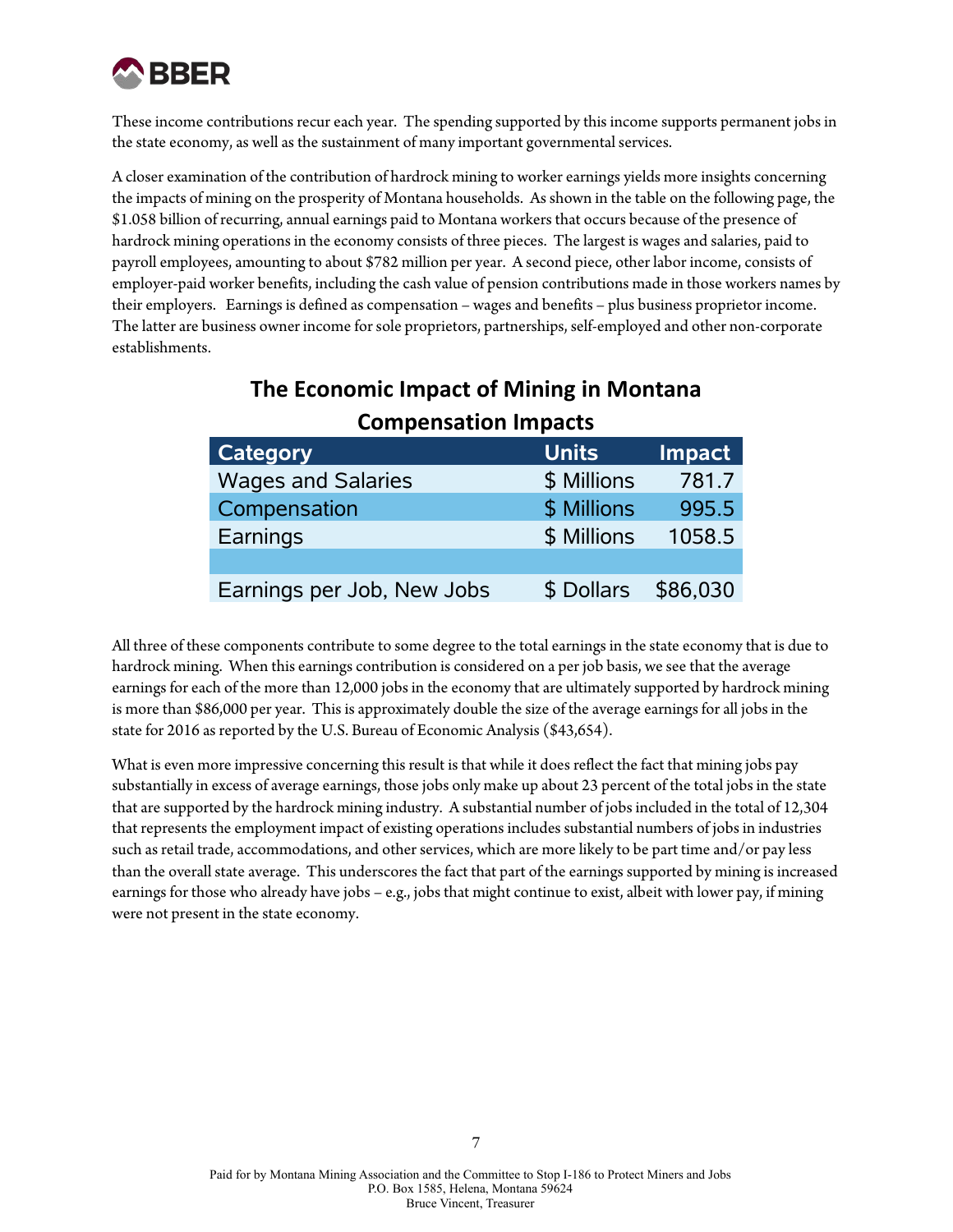

## **The Economic Contribution of Existing Mines: Output Impacts**

Montana households are not the only economic actors that have gained both in terms of numbers and in terms of prosperity because of hardrock mining. Montana businesses have also realized higher sales and revenues than would have occurred if hardrock mining were not part of the economy.

One way of measuring this is the output, or gross receipts, of Montana business and non-business organizations. In this instance, the definition of this economic concept used by REMI and reported here differs slightly from what is standard in national income accounting. Output as presented below is gross receipts for all industries with two exceptions – retail and wholesale trade, where instead it is total markup which is shown. This results in a lower total shown below than would be the case if gross receipts were used for all industries consistently.

The table below reveals that businesses and non-business organization realize a considerable amount of sales volume because of the presence of hardrock mining in the state economy. For all industries as a whole, gross receipts are \$2.7 billion higher each year than they would be if mining were not present in the state. As was the case for employment impacts, output impacts are spread across a wide range of industries, as shown in the table on the next page. Unlike jobs, however, output impacts are much more heavily concentrated in the mining and manufacturing industries that are where hardrock mining's direct sales impacts show up in the results (ore concentrators are considered to be manufacturing in the national industry classification guidelines).

| Category                                     | <b>Impact</b> |
|----------------------------------------------|---------------|
| Mining                                       | 1847.1        |
| Construction                                 | 78.8          |
| Manufacturing                                | 73.1          |
| <b>Wholesale Trade</b>                       | 62.2          |
| <b>Retail Trade</b>                          | 106.6         |
| <b>Transportation and Warehousing</b>        | 7.4           |
| <b>Professional and Technical Services</b>   | 85.0          |
| <b>Administrative and Waste Services</b>     | 18.4          |
| <b>Health Care and Social Assistance</b>     | 70.1          |
| Arts, Entertainment, and Recreation          | 2.6           |
| <b>Accommodation and Food Services</b>       | 30.7          |
| Other Services, except Public Administration | 19.2          |
| <b>Other Private</b>                         | 171.7         |
| Government                                   | 147.8         |
| TOTAL                                        | 2720.7        |

#### **The Economic Impact of Mining in Montana Output Impacts, \$ Millions**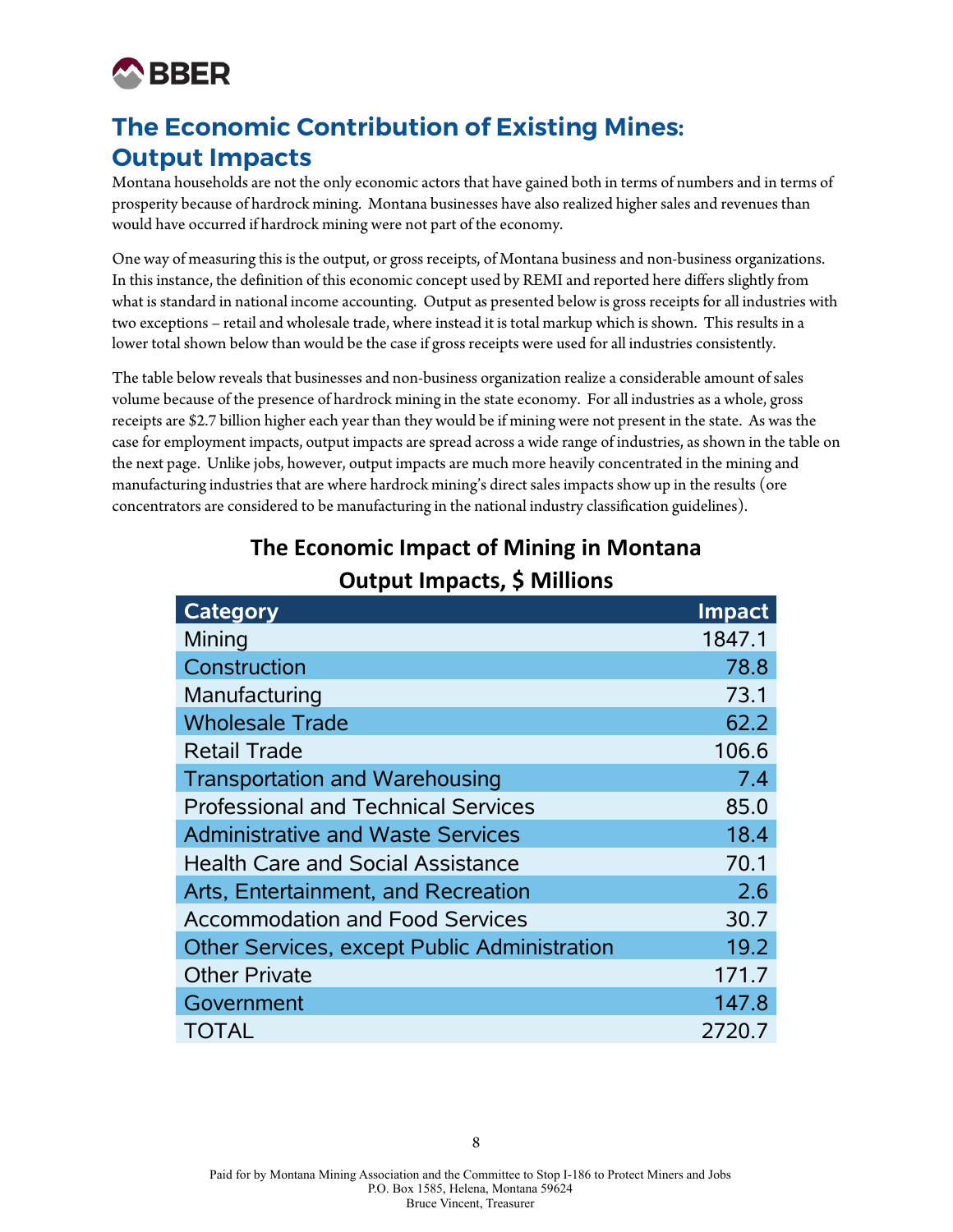

As a capital intensive, high value-added industry, the mining industry captures a larger share of the overall output impacts than its labor share would otherwise suggest. The size of its output share is also accentuated by the unique treatment of retail and wholesale trade output in the REMI model – if gross rather than net revenues were used for these two industries (as it is for every other industry on the table above) doubtless their output impacts would be significantly higher.

## **The Economic Contribution of Existing Mines: State and Local Revenue Impacts**

Natural resource industries, especially hardrock metal mines, have special importance for state and local tax revenues. Not including the taxes levied on workers, which are the same as other employers, the hardrock facilities analyzed in this study pay:

- 1. Metal Mines Tax 2. Resource Indemnity and Groundwater Taxes 3. Cement and Gypsum Taxes 4. State Lands Fees
- 5. State Lands Royalties 6. Property Tax – Net Proceeds 7. Property Tax – Gross Proceeds 8. Property Tax – Other 9. Corporation Income Tax

With the major exception of property taxes, these taxes are remitted to state government. In fiscal year 2018, tax revenues from the taxes listed above (omitting the Corporation Tax) totaled \$44.8 million.

As significant as these tax revenues are, they are only a portion of the contribution that is ultimately made by hardrock mining to state and local government revenues. Not only would a "without mining" economy lose the resource-specific revenues listed above, but with lower employment, production, population and sales, other tax and non-tax revenues would be significantly different from today.

#### **The Economic Impact of Mining in Montana State Revenue Impacts, \$ Millions**

| <b>Category</b>                      | Impact |
|--------------------------------------|--------|
| Intergovernmental Revenue            | 48.3   |
| <b>Selective Sales Tax</b>           | 26.1   |
| <b>License Taxes</b>                 | 6.9    |
| Individual Income Tax                | 30.6   |
| Corporate Income Tax                 | 11.0   |
| <b>Other Taxes</b>                   | 15.1   |
| <b>Current Charges</b>               | 16.4   |
| <b>Miscellaneous General Revenue</b> | 14.5   |
| <b>Utility Revenue</b>               | 1.6    |
| <b>Liquor Store Revenue</b>          | 2.5    |
| <b>Insurance Trust Revenue</b>       | 26.4   |
| <b>TOTAL</b>                         | 199.4  |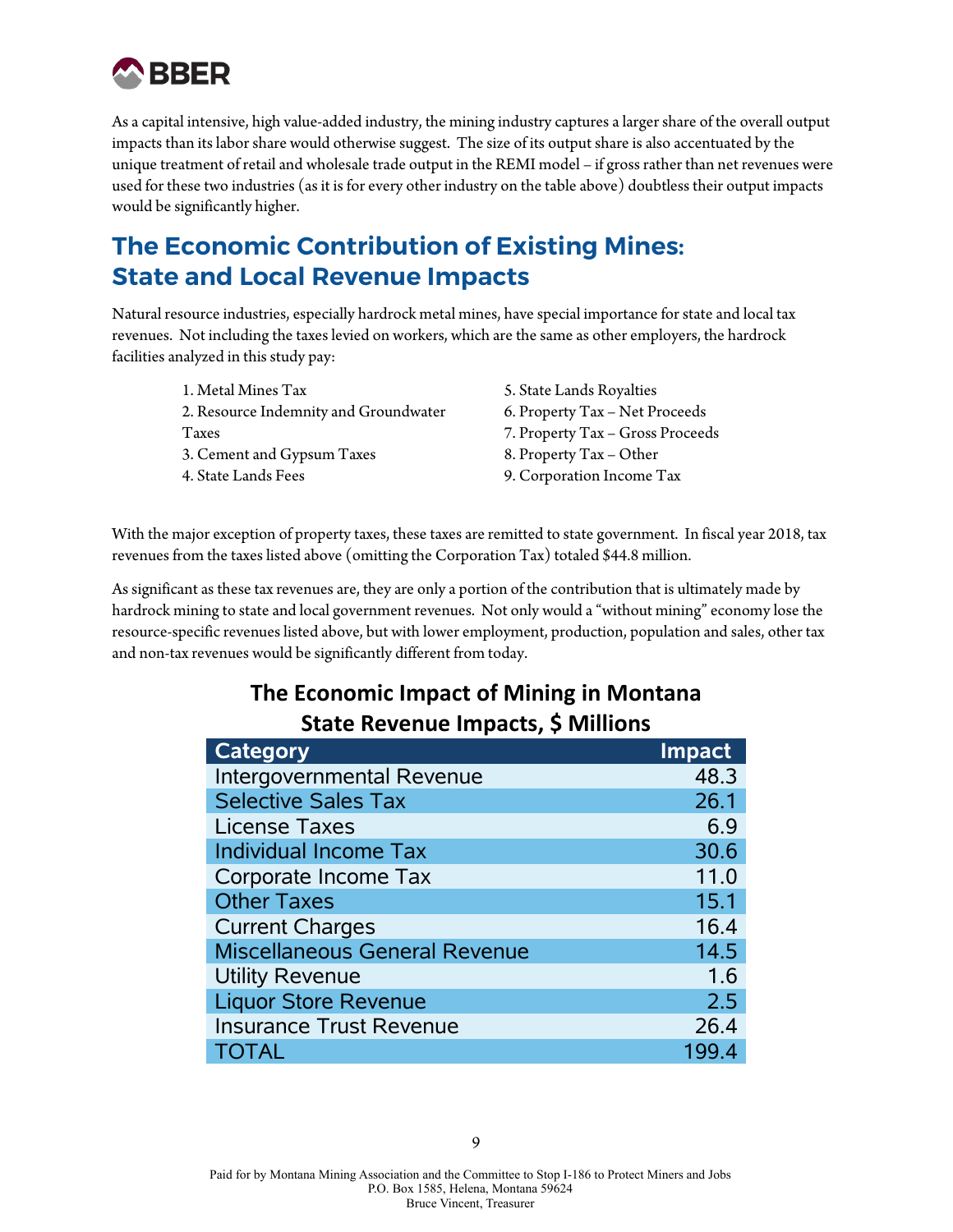

The operations of Montana hardrock mines ultimately support \$199.4 million in state tax and non-tax revenues each year, as shown in the table above. The table details the revenue impacts for the categories used by the Census of Governments. Many, but not all, of these revenues are directed to the state's General Fund. The largest revenue impacts come from intergovernmental revenue – primarily from the Federal Government – which is everything from grants-in-aid to support for education. Others revenue categories have dedicated uses, such as highways, health care, or insurance trust funds. These revenue impacts come about because of the higher population, higher wages, and increases in other economic activity measures that occur in a "with mining" economy compared to an economy where hardrock mining activities did not take place.

## **Economic Contribution of Existing Mines: Population Impacts**

Finally we note that the economic opportunity and prosperity that is supported by the operations and exploration activities of the hardrock mining industry also supports a population of workers, retirees and their families and dependents across the state. If those operations and activities were not present in the state economy, those opportunities would not occur and some fraction of those people would not be in the state. This has important implications for local businesses and governments, most importantly K-12 public schools.

#### **The Economic Impact of Mining in Montana Population Impacts**

| <b>Age Cohort</b> | <b>Population Impact</b> |
|-------------------|--------------------------|
| <b>Ages 0-14</b>  | 5,379                    |
| Ages 15-24        | 2,421                    |
| Ages 25-64        | 11,492                   |
| Ages $65+$        | 1.001                    |
| <b>TOTAL</b>      | 20.293                   |

We estimate that the population of the state is 20,293 higher today because of the presence of hardrock mining activities in the state. Reflecting the continued presence of the industry in the state, that population consists of working aged people, children, and those at retirement age, and shown in the table above. This population purchases goods and services from local businesses, places demands on local and state governments, and pays taxes of all forms. This population includes more than 4,900 school-aged children.

#### **The Economic Impact of New Mine Development**

A second important finding of this study is that the successful development and operation of three new hardrock metal mines in Montana – the Rock Creek, Montanore, and Black Butte mines – would add significantly to the state economy in terms of jobs, income, output and population, compared to what would be expected if the facilities were not developed. While much of the detail of this overall finding bears a strong resemblance to the outcome of the analysis for existing mines, this second finding differs in at least one important aspect. Namely, it is a prospective, future-oriented analysis.

Using its policy analysis model, BBER projected two futures for the state economy. The first was a status quo projection, using baseline assumptions for the drivers of economic growth. A second projection was made that was identical in every respect, except that it added the construction and the operations of the three new mines, with full operation assumed to commence in the year 2020. Operational assumptions – employment, production and compensation – were as reported by the companies.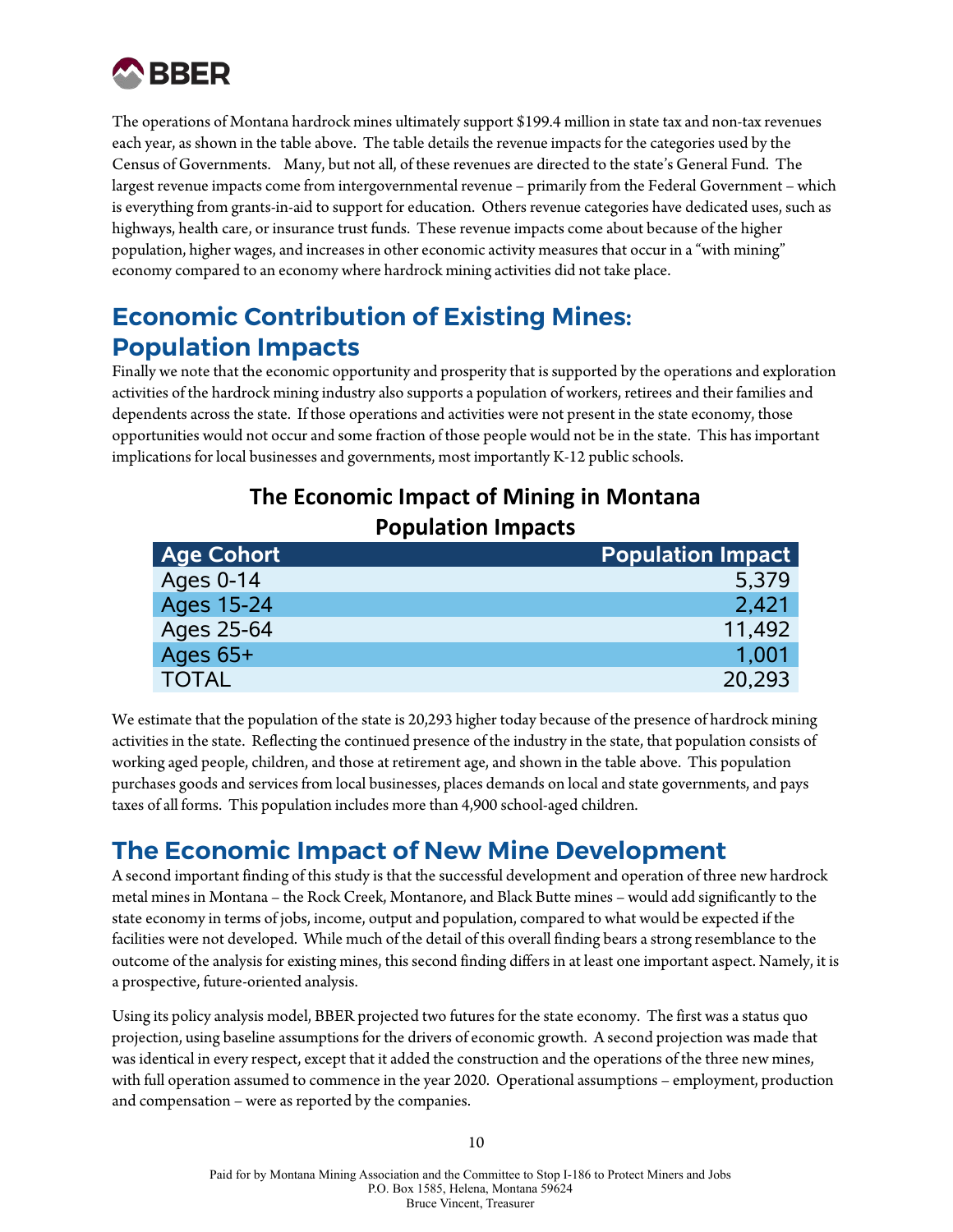

As was the case for the analysis of the economic contribution of existing mines, this analysis traces the direct, indirect, and induced spending the state economy that would result from new mine development, and thus includes all of the impacts throughout the economy that occur as wages, sales revenues and government revenues that are received are, in part, spent again in the state.

The analysis thus not only serves as a way of understanding how these new projects would impact the future trajectory of the state economy, but it also represents a quantification of the economic benefits of the projects to the state as a whole.

## **The Economic Impact of New Mine Development: Employment Impacts**

The new mines would ultimately add between about 3,100 and 3,500 net new jobs in the state economy in the first decade of their full operation. In addition to the mining, government, and other jobs that would be added to the economy, there is a substantial impact on construction jobs, as shown on the table on the next page. These occur because of the new demand ultimately created by the mining operations, causing capital spending to increase as businesses expand.

## **The Economic Impact of Proposed New Mines in Montana Employment Impacts**

|                                                     |       | Jobs Impact by |       |
|-----------------------------------------------------|-------|----------------|-------|
| <b>Industry</b>                                     |       | Year           |       |
|                                                     | 2020  | 2025           | 2030  |
| Mining                                              | 931   | 885            | 888   |
| Construction                                        | 572   | 641            | 357   |
| Manufacturing                                       | 47    | 39             | 26    |
| <b>Wholesale Trade</b>                              | 43    | 45             | 40    |
| <b>Retail Trade</b>                                 | 358   | 394            | 354   |
| <b>Transportation and Warehousing</b>               | 28    | 18             | 11    |
| <b>Professional and Technical Services</b>          | 106   | 165            | 175   |
| <b>Administrative and Waste Services</b>            | 62    | 64             | 57    |
| <b>Health Care and Social Assistance</b>            | 176   | 175            | 167   |
| Arts, Entertainment, and Recreation                 | 30    | 22             | 18    |
| <b>Accommodation and Food Services</b>              | 133   | 158            | 151   |
| <b>Other Services, except Public Administration</b> | 137   | 113            | 93    |
| <b>Other Private</b>                                | 164   | 158            | 132   |
| Government                                          | 471   | 654            | 632   |
|                                                     |       |                |       |
| TOTAL                                               | 3,257 | 3,531          | 3,102 |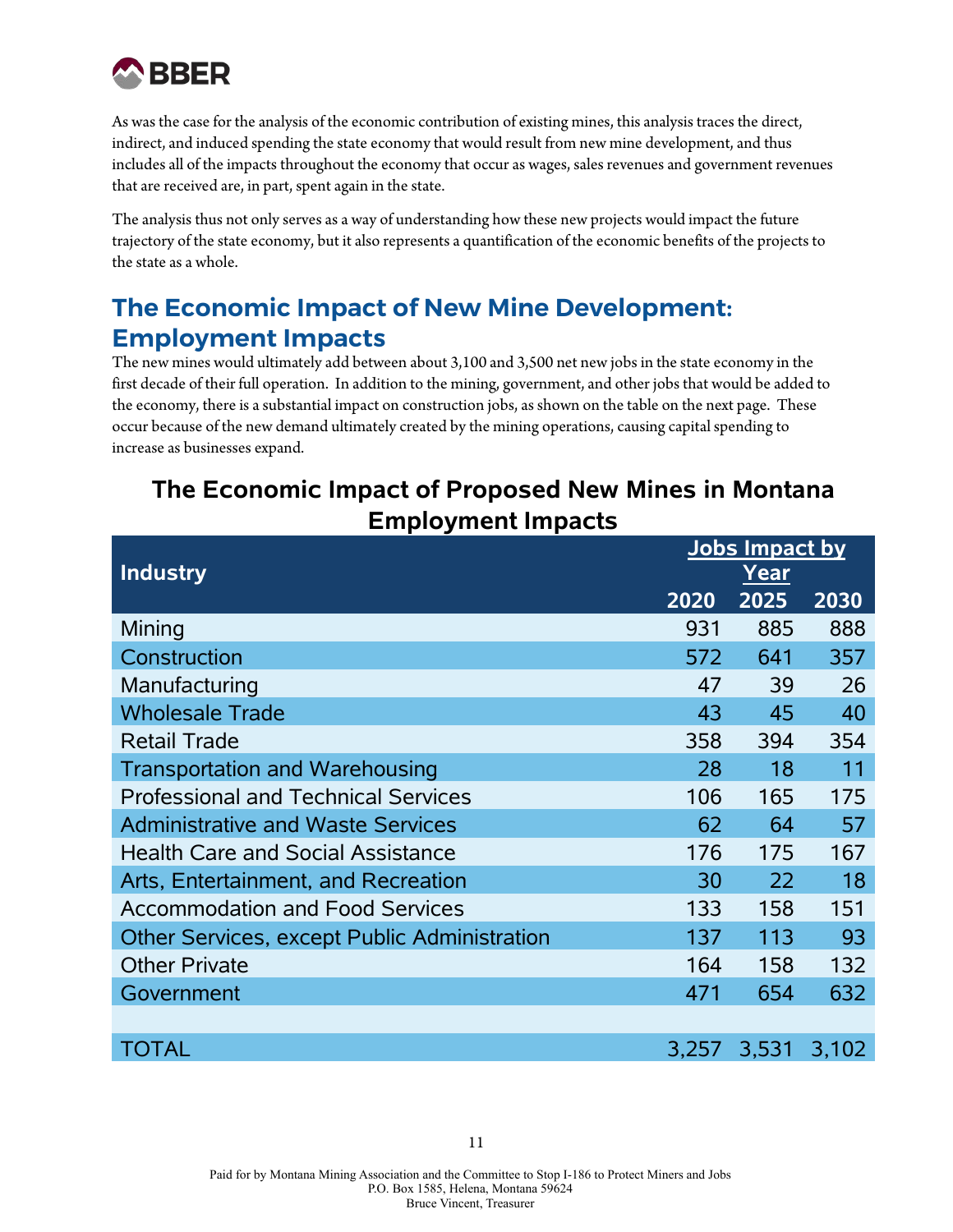

## **The Economic Impact of New Mine Development: Output Impacts**

Economic output, defined as gross receipts of Montana businesses and non-business organizations, see a significant increase due to new mining development, growing by between \$400 and \$460 million over the years 2020-2030. These increases are largest in the mining industry itself.

## **The Economic Impact of Proposed New Mines in Montana Output Impacts, \$ Millions**

| <b>Category</b>                                     | <b>Impacts by Year</b> |       |       |
|-----------------------------------------------------|------------------------|-------|-------|
|                                                     | 2020                   | 2025  | 2030  |
| Mining                                              | 248.3                  | 255.0 | 287.4 |
| Construction                                        | 37.8                   | 47.0  | 28.8  |
| Manufacturing                                       | 4.9                    | 4.4   | 3.2   |
| <b>Wholesale Trade</b>                              | 6.9                    | 8.2   | 8.1   |
| <b>Retail Trade</b>                                 | 17.6                   | 22.3  | 22.6  |
| <b>Transportation and Warehousing</b>               | 2.0                    | 1.0   | 0.3   |
| <b>Professional and Technical Services</b>          | 8.2                    | 13.9  | 15.7  |
| <b>Administrative and Waste Services</b>            | 3.5                    | 4.0   | 4.0   |
| <b>Health Care and Social Assistance</b>            | 12.0                   | 13.1  | 13.3  |
| Arts, Entertainment, and Recreation                 | 0.9                    | 0.6   | 0.5   |
| <b>Accommodation and Food Services</b>              | 4.3                    | 5.1   | 5.0   |
| <b>Other Services, except Public Administration</b> | 4.6                    | 4.2   | 3.7   |
| <b>Other Private</b>                                | 26.2                   | 27.1  | 23.5  |
| Government                                          | 30.5                   | 44.3  | 44.8  |
| <b>TOTAL</b>                                        | 407.8                  | 450.3 | 460.8 |